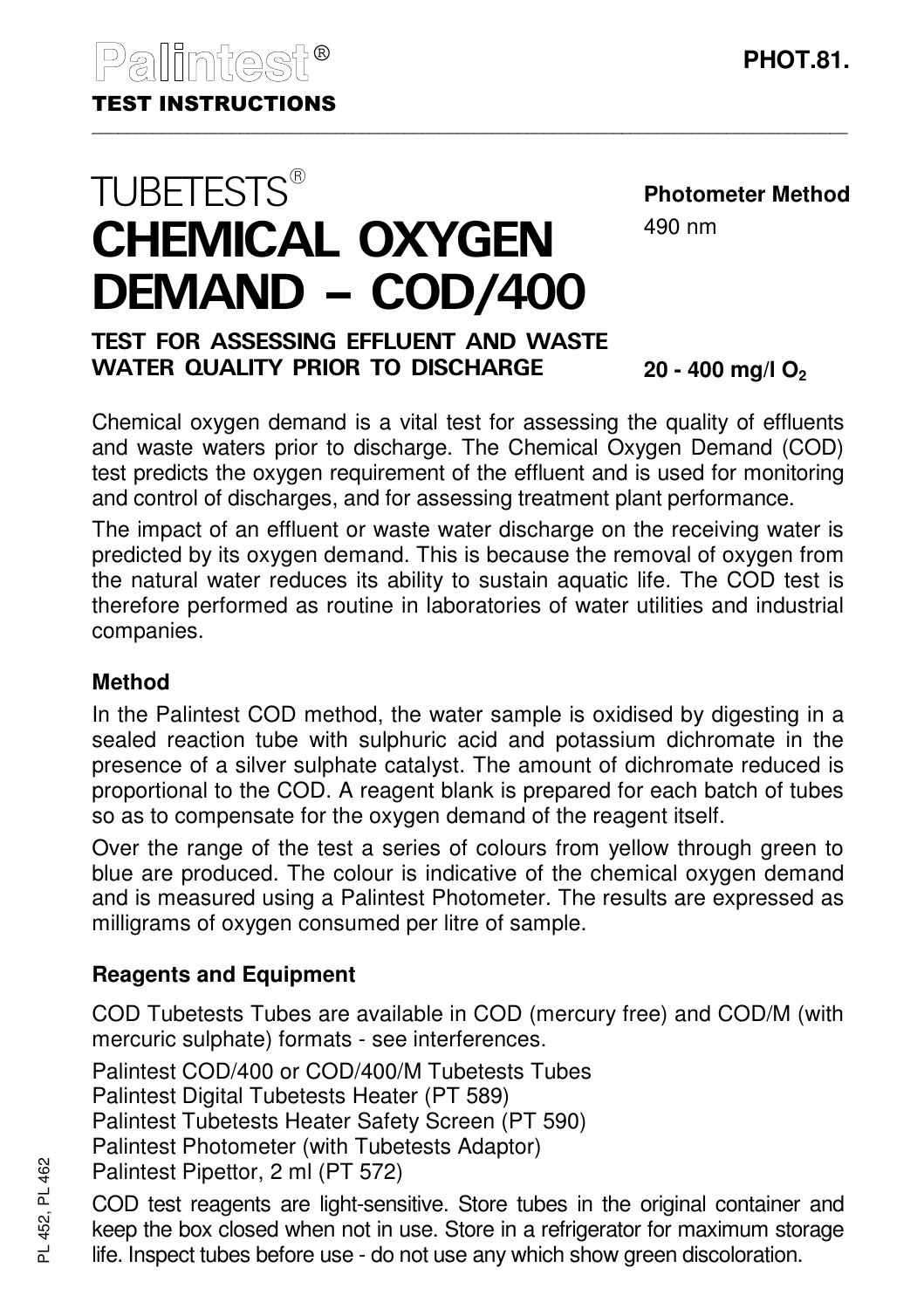## **Working Practice**

The Palintest COD test is a simplified laboratory procedure and should be carried out in accordance with good laboratory working practice. The reagent tubes contain 84% sulphuric acid and must be handled with care. The use of appropriate protective clothing, gloves and safety spectacles is recommended. In the event of skin or eye contact, or spillage, wash immediately with large amounts of water.

Particular care should be taken when opening the reagent tubes to add the water sample as heat will be produced and gases may be evolved. Samples containing cyanide or sulphide will release toxic fumes and for such samples the test must always be carried out in a fume cupboard. It is generally recommended that the test be conducted in a fume cupboard where available, particularly when using the COD/M format.

Reagent tubes should not be opened whilst hot as pressure build-up may cause acid spillage. **Do not open tubes after sample digestion.**

## **Test Calibration**

Transmittance-display photometer - use calibration chart

Direct-reading photometer - select program **Phot 81** (Photometer 7000) or **TTest 2** (Tubetests Photometer)

The photometer is used in conjunction with a special Tubetests Adaptor (PT 586) which fits into the test chamber. The adaptor must be located with the position mark  $\boxed{\bullet}$  facing towards the user and must be pushed fully home to the bottom of the test chamber.

## **Reagent Blank**

In this test a reagent blank is used instead of the usual water blank referred to in the general photometer operating instructions. The reagent blank is prepared by adding deionised or distilled water to the reagent tube (see Test Procedure, Step 4) and then digesting the tube in the same manner as for the water sample.

It is not necessary to prepare a reagent blank each time the test is carried out. The reagent blank tube may be prepared weekly and used repeatedly with all samples prepared from the same batch of reagent tubes. The reagent blank should be stored in the dark, for example in the original packaging between use.

#### **Sample Preparation**

Effluents and waste water samples may contain undissolved or particulate material. Such samples may be homogenised in a blender prior to the test in order to improve accuracy and reproducibility.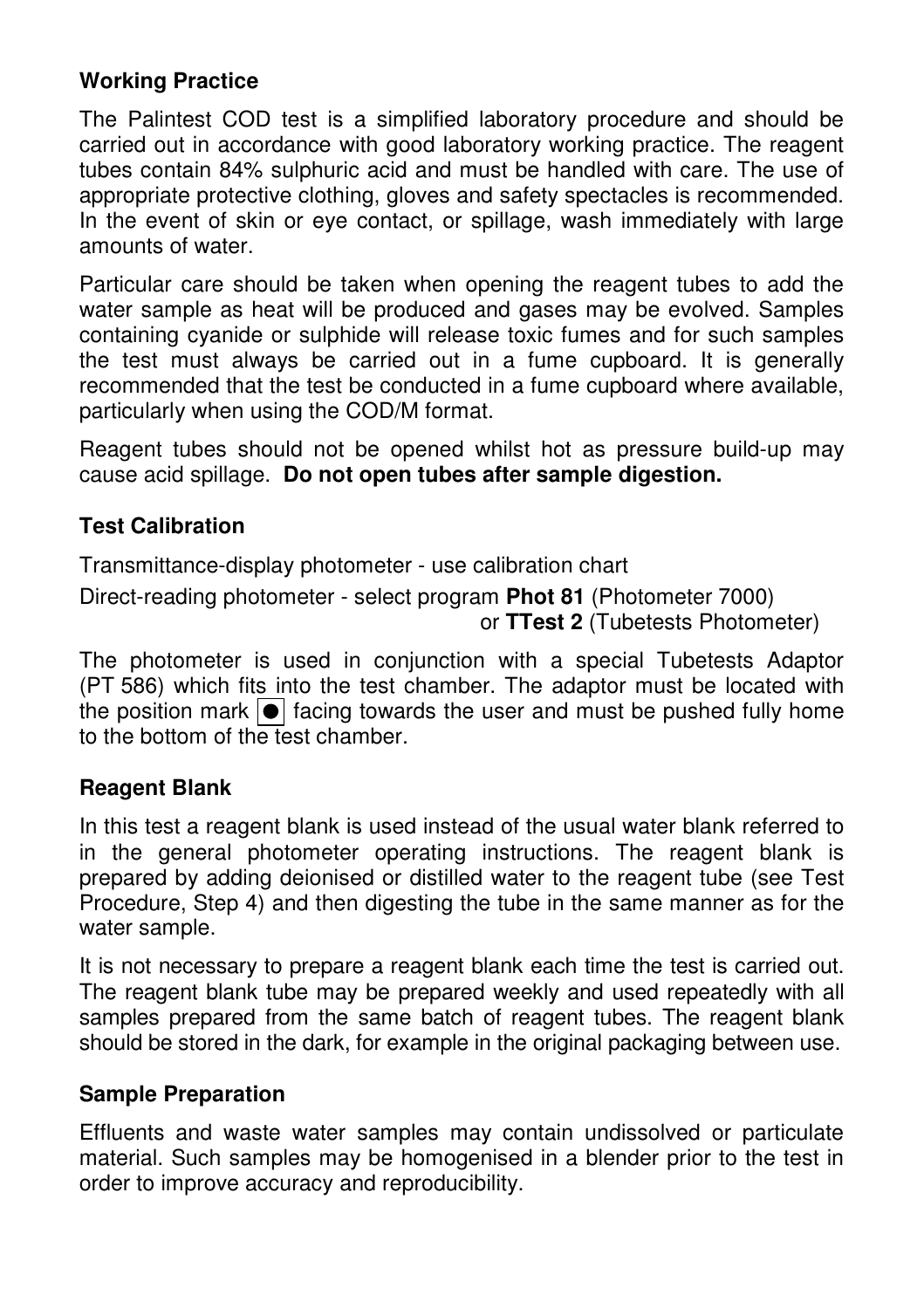## **Test Procedure**

- 1 Turn on Tubetests heater, set the control to 150°C and place the safety shield in position. Allow the heater to heat up to temperature (see Tubetests Heater).
- 2 Prepare the SAMPLE TUBE as follows. Shake tube vigorously to suspend all sediment. Remove the cap of the COD Tubetests tube and add 2 ml of sample using a Palintest pipettor disposable tip dispenser or a standard laboratory pipette.
- 3 Replace the cap tightly and invert tube gently to mix contents. The tube will become hot on mixing. Ensure all of the precipitate is suspended before proceeding. Label the tube using the labels provided in the reagent pack and place the tube in the Tubetests heater. Ensure the safety screen is in position.
- 4 Prepare a REAGENT BLANK by repeating steps 2 and 3 using 2 ml of deionised or distilled water in place of the sample. This stage may be omitted if a suitable reagent blank tube is already available (see Reagent Blank).
- 5 Digest the tubes for two hours then turn off the heater unless it is required for further tests.
- 6 Carefully remove each tube, invert gently to mix and then transfer to a test tube rack.
- 7 Allow the tubes to cool to room temperature.
- 8 Select wavelength 490 nm on Photometer.
- 9 Take the photometer reading (see photometer instructions).

Photometer 5000 and Photometer 7000 (to version 7000.9) :-

The usual photometer operating sequence is reversed. Firstly insert the SAMPLE TUBE to set the instrument, then insert the REAGENT BLANK and take the photometer reading.

Photometer 7000 (Version 7000.10 Onwards) and Tubetests Photometer :-

The usual photometer operating sequence is used. Firstly insert the REAGENT BLANK to set the instrument, then insert the SAMPLE TUBE and take the photometer reading.

|    | COD/400 COD/400/M |     |     | $mg/l$ O <sub>2</sub> |     |     |     |              |     | 490 nm |  |
|----|-------------------|-----|-----|-----------------------|-----|-----|-----|--------------|-----|--------|--|
| %T | 9                 | 8   | 7   | 6                     | 5   | 4   | 3   | $\mathbf{2}$ |     | 0      |  |
| 90 | 5                 | 10  | 15  | 20                    | 25  | 30  | 35  | 40           | 45  | 50     |  |
| 80 | 55                | 60  | 65  | 70                    | 75  | 80  | 85  | 90           | 95  | 100    |  |
| 70 | 105               | 110 | 115 | 120                   | 125 | 135 | 140 | 145          | 150 | 155    |  |
| 60 | 160               | 170 | 175 | 180                   | 185 | 195 | 200 | 205          | 215 | 220    |  |
| 50 | 230               | 235 | 245 | 250                   | 260 | 270 | 275 | 285          | 290 | 300    |  |
| 40 | 305               | 315 | 320 | 330                   | 340 | 345 | 355 | 360          | 370 | 380    |  |
| 30 | 390               | 400 | 410 | 420                   |     |     |     |              |     |        |  |

10 Consult COD/400 calibration chart (Transmittance-display photometer only).